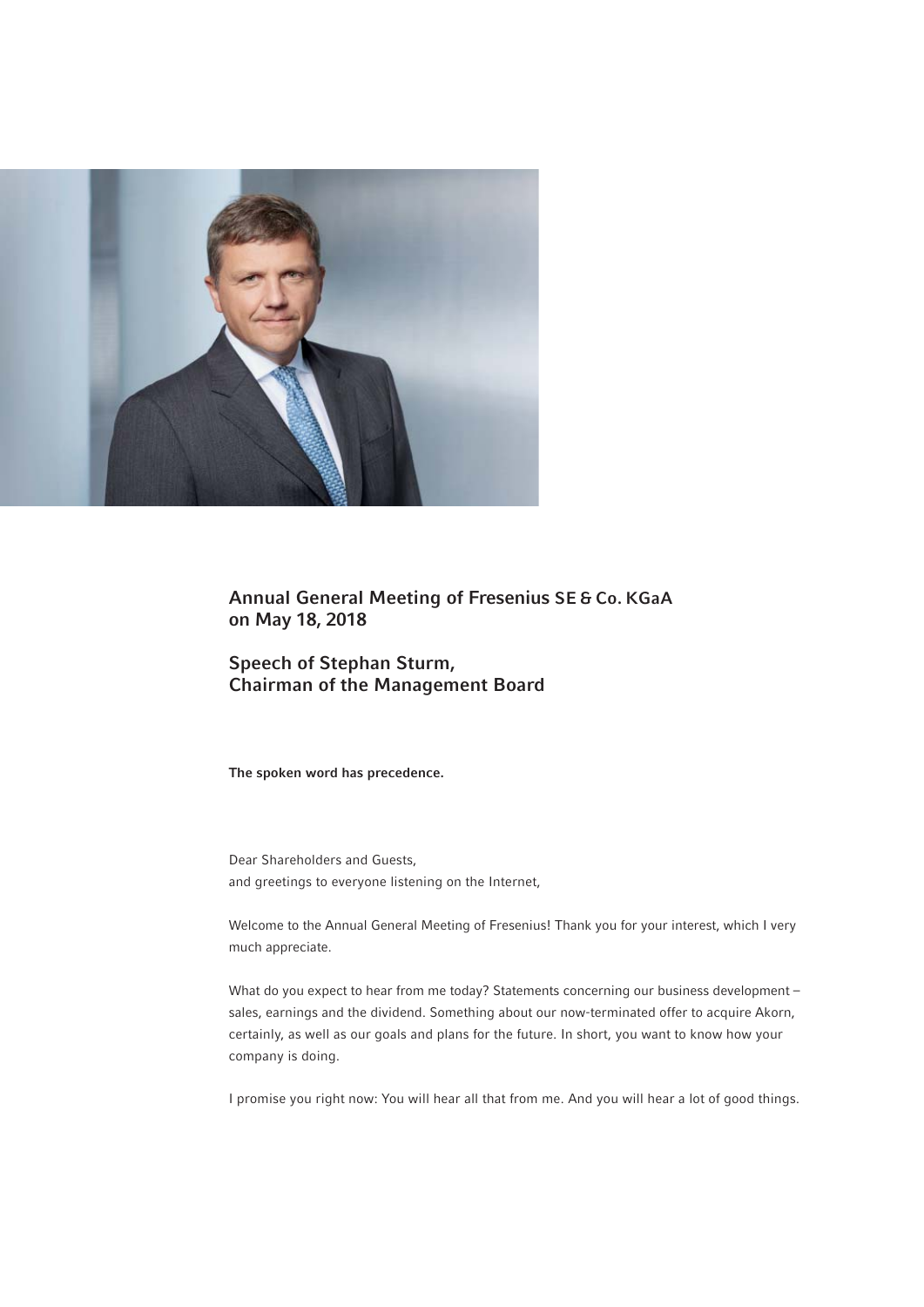First, though, I'd like to draw your attention to something else – to the basis of our business success. To the thing that makes it possible in the first place. And what we do for the benefit of our patients, and to care for steadily more people. With high-quality, yet affordable health care.

#### *Our 2017*

I can show you, using some numbers – as you can see on this slide: Our year in numbers. Not numbers on sales or earnings, though, but on patients. Treatments. Births. These are numbers that make me very proud. Every day 200 babies enter the world in one of our hospitals, and every 0.7 seconds we carry out a dialysis treatment. These are only two examples, but that is Fresenius! We are expanding our offering of products and services, investing in better treatments, higher quality, and more modern hospitals and clinics. For the benefit of our patients and for the employees who care for them. This has been, and will remain, our motivation. This has been, and will remain, the basis of our success.

And we are successful! Very successful, in fact. Allow me to summarize the most relevant facts:

### *Outstanding business year 2017*

2017 was another record year, in which we significantly increased both our sales and net income – for the 14th consecutive time. Sales crossed the  $E30$  billion mark for the first time, and we met all of our targets. We succeeded in closing the Quirónsalud acquisition at the start of the year, and we are making excellent progress on its integration. We announced the purchase of NxStage, which will strengthen our position in home dialysis. Another milestone was the acquisition of the biosimilars business of Germany's Merck, which marked our entry into a new and very promising therapy field. And we want to continue our strong growth in the future!

#### *Another year of strong sales and earnings growth*

Let's look at the individual business figures. Please take special note of the growth rates in constant currency – in all cases, they are in double digits:

- ▶ Sales: €33.9 billion, an increase of 16 percent.
- Operating income, or EBIT:  $€4.9$  billion, a gain of 15 percent.
- Net income: Almost €1.9 billion, 21 percent higher than in the previous year.

I'm sure you will agree that these are outstanding results. They show that Fresenius is achieving both stable and dynamic growth.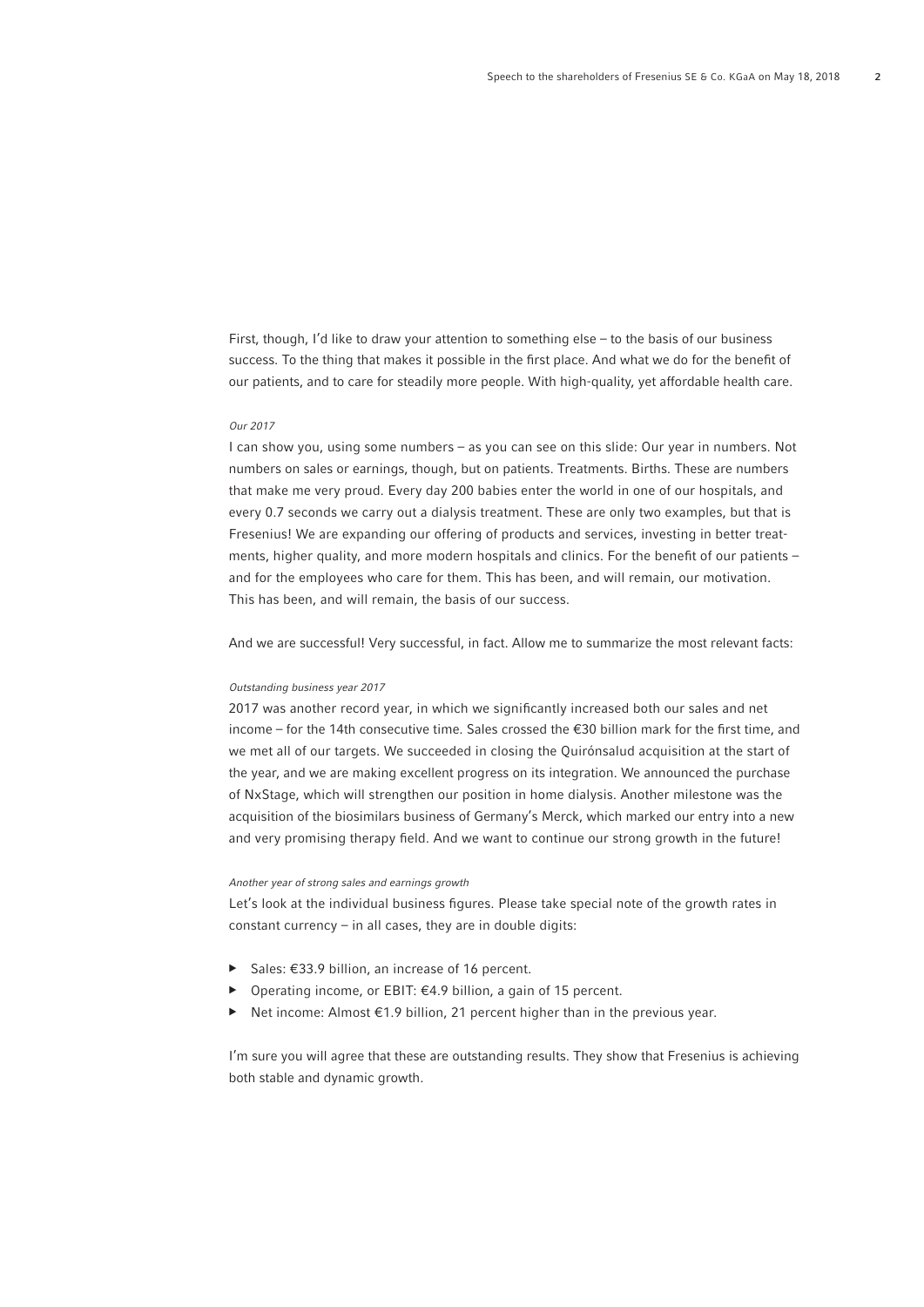# *14th consecutive record year*

How stable? As already pointed out, 2017 was our 14th consecutive record year. For 14 years in a row, we have posted strong growth, averaging 12 percent for sales and a full 22 percent for net income! When you see this expressed on a table it may look like the most natural thing in the world, like someone just took out a ruler. But believe me: It is the result of a lot of hard work.

# *A steadily growing Fresenius workforce*

Hard work done by our employees around the world. They now number more than 270,000. A great team! It is a joy to work with them. On hospital wards. In production plants, laboratories and offices: Every day, they do their very best for our patients, and this is what makes our success possible. I am sure I also speak on your behalf when I extend my sincere thanks to each and every employee.

## *25th consecutive dividend increase proposed*

# Dear Shareholders!

You know that when Fresenius' earnings increase, so does the dividend. We are proposing to raise it by a very healthy 21 percent – to 75 euro cents. It would be the 25th consecutive increase, which is also a sign of our stability, and our reliability. I am hoping for your approval.

I wish there was similarly good news to report about our shares. Though we are very successful as a business, and have continued to grow, our share price dropped 12 percent in 2017. A major reason for this was concern that generics prices could soon fall sharply in the United States, but I assure you, at least in our business we have not yet seen any indication of this. To the contrary: In this area, we have just achieved our best results ever. We want to grow further – and we will. Yet our share price has been fluctuating. I hope that changes soon and that our share starts to develop once more in a way that reflects our success.

#### *Termination of merger agreement with Akorn*

Unfortunately, there is another issue currently weighing on our share price. You probably guessed, I am referring to Akorn, a U.S.-based provider of generic pharmaceuticals. We hoped to acquire Akorn for Fresenius Kabi, at a price of \$4.8 billion, and last year I outlined here what we aimed to achieve with the acquisition: A very targeted and sensible expansion of our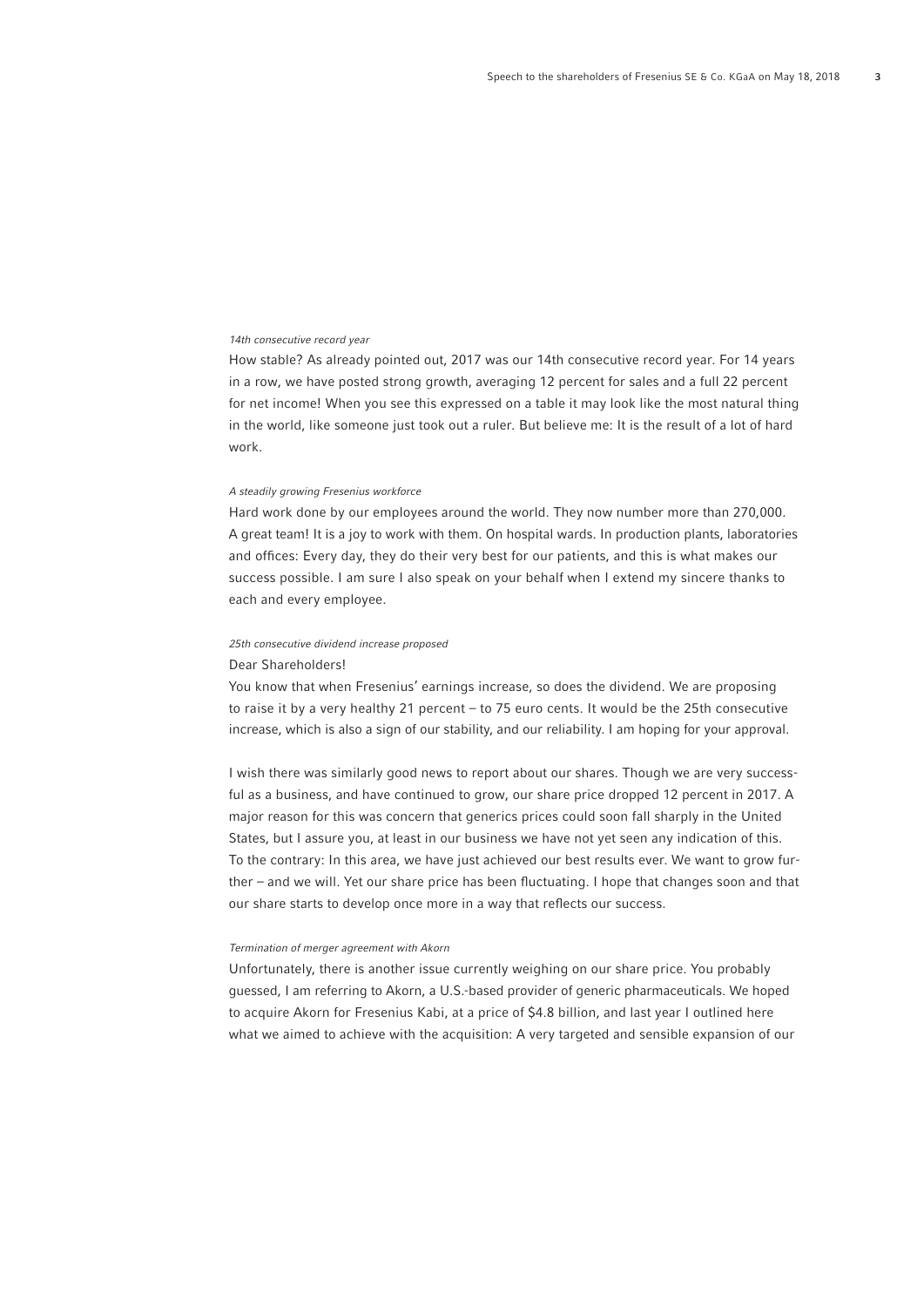liquid pharmaceuticals offering. But then we received anonymous allegations of misconduct by Akorn, which were so specific that we were obligated to investigate them. We initiated an independent investigation. I am sorry to say that the investigators found evidence of misconduct – for example, material breaches of data integrity requirements relating to Akorn's product development. Akorn has seriously violated regulations set down by the U.S. authorities: That is against everything we stand for, and we had to respond.

It was certainly not an easy decision, but ultimately there was only one correct course: We would no longer pursue the acquisition. On April 22, we terminated the merger agreement. You might say, 'Couldn't you have found out before? Did you really take a close look at Akorn before making your purchase offer?' Yes, we did: we looked very closely! In fact, the due diligence undertaken was the most intensive that I have experienced at Fresenius. It met the highest standards – everything that is customary in such a large takeover. But the deficiencies were in areas where we were not even allowed to have access. Remember: Not only are Akorn and Fresenius Kabi direct competitors, but Akorn is listed on the stock market, and in this case there were extremely sensitive areas – especially product development – where we were simply not allowed to have access prior to a purchase. We therefore secured contractual assurances from Akorn in the purchase agreement. Our investigation, however, showed that these assurances were incorrect. That is why we could terminate the purchase agreement, and that is why we did so.

Fresenius offered to delay its decision in order to allow Akorn time to complete its own investigation and present any information it wished us to consider. But Akorn declined. For us, that spoke volumes, and we drew the necessary conclusion. In the interest of our company. In your interest, Dear Shareholders.

Akorn disagrees with Fresenius' decision. That was to be expected. Now, a U.S. court will have to decide. We think that our decision to terminate the agreement was right and fully justified. And we will defend our position vigorously.

We will continue to pursue the strategic goals of the planned acquisition. We want to broaden our product offering in North America, and we want to expand our range of I.V. generics. These goals were, and remain, valid. We are very well positioned to achieve them. Even without Akorn, Fresenius Kabi's development in North America is outstanding.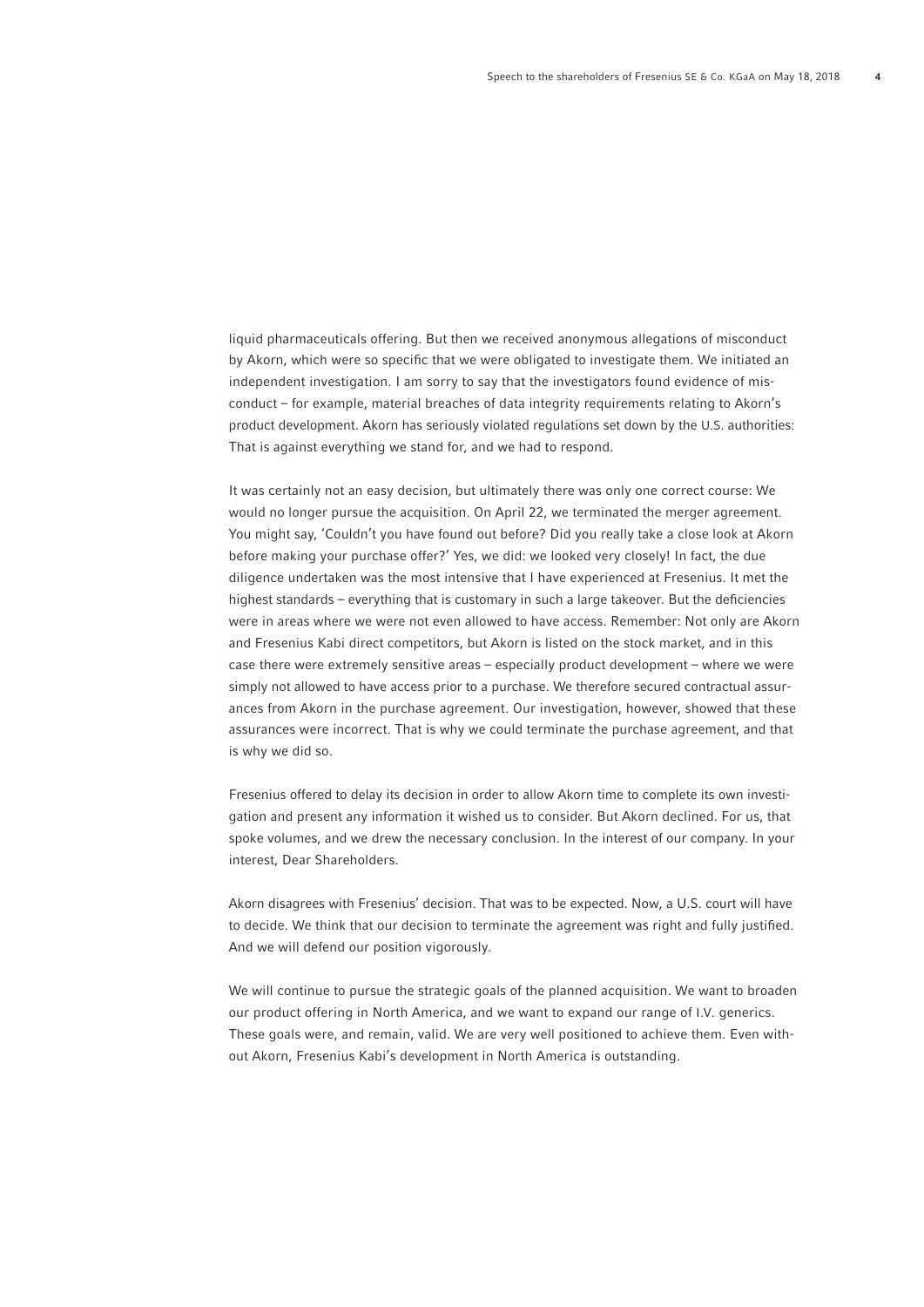Although this acquisition did not proceed as planned, it shows very clearly that our success has not made us complacent. We are concerned not only about our current business but are looking ahead, and precisely at a time when the company is doing very well. From a position of strength. We are working hard to remain successful in the future. To strengthen, and expand, the foundations of our growth. This involves a certain calculated risk, but that is the only way to seize opportunities. Our goal is clear: to make Fresenius fit for the future – even fitter, in fact. It did not work with Akorn, but it has paid off on many, many projects in recent years.

Just consider a few examples:

## *Fresenius Helios: Europe's leading hospital group*

In 2017, we closed the acquisition of Quirónsalud, which I mentioned earlier. This allowed us to welcome 35,000 new colleagues – and to make Fresenius Helios international. HELIOS now operates about 150 hospitals in Germany and Spain, and we have opened up entirely new opportunities for cooperation – and new opportunities to learn from each other. Within the framework of joint quality management, for example. We are also discussing initiatives in digitalization. Or joint purchasing of medical products. And, of course, we are promoting knowledge exchanges between our doctors and care staff in the two countries. Always for the health and well-being of our patients.

In recent years we have also invested heavily. We are constantly renovating and modernizing our hospitals – this keeps them attractive to patients and improves the provision of health care to entire regions. For example, we opened the new building at our hospital in the German city of Duisburg. I had the privilege of attending the opening – it's a great facility. Modern, highly functional, offering a high level of patient comfort and a significantly wider range of services. We also opened a completely new hospital building in Nordenham, near Bremen in northern Germany. You can see it in the picture above – and I hope you can also see how delighted the employees are. People are happy to be working in a facility like this, and patients who are facing a stay in hospital want to go there.

Quirónsalud is also making major investments. In Madrid, we are building Spain's first center for proton beam therapy, an advanced cancer treatment method that enables extreme precision and causes fewer side effects for patients. We are also undertaking a major expansion of our university hospital in the Spanish capital, and building a brand new hospital about 30 kilometers – less than 20 miles – away, in Alcalá de Henares.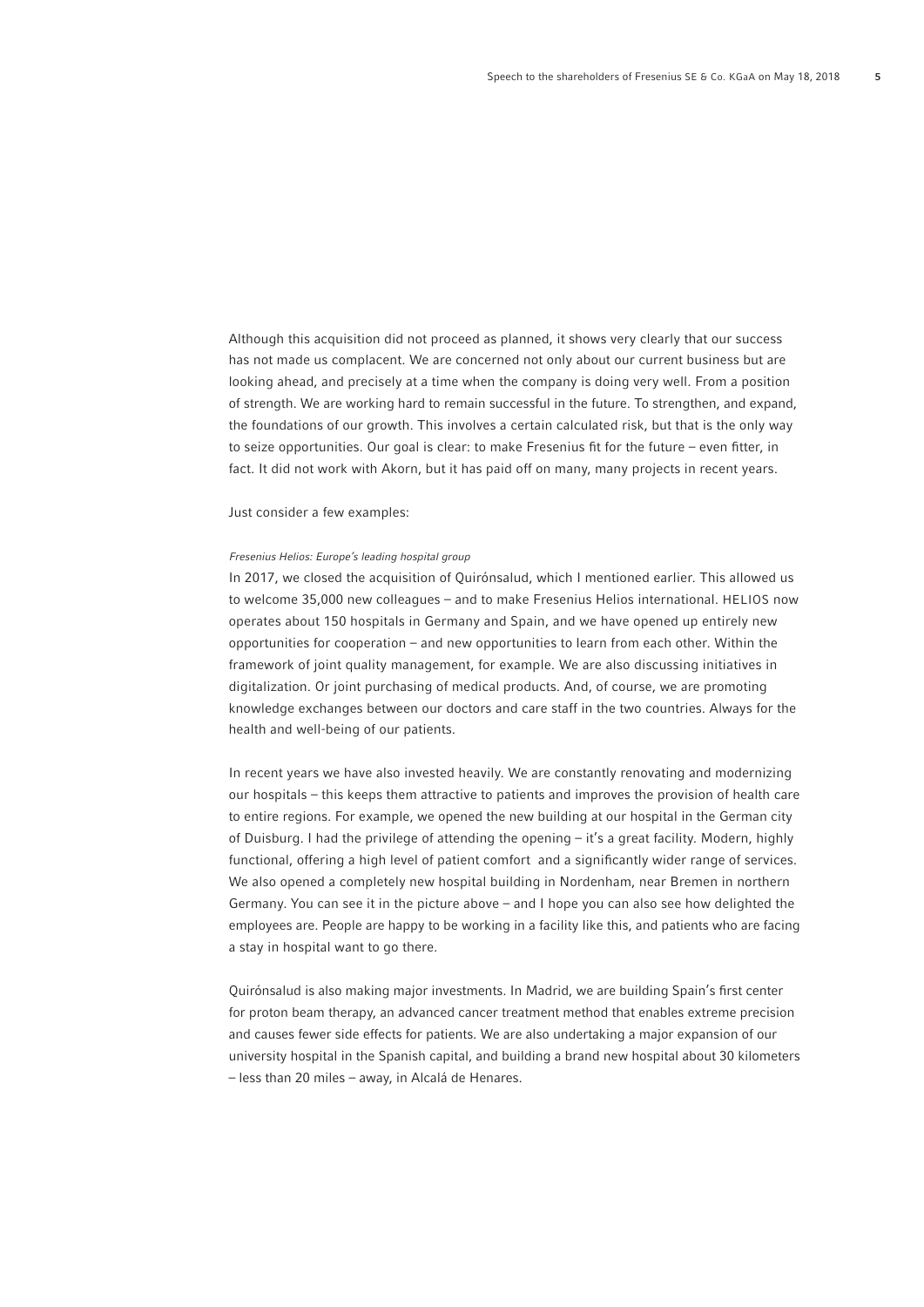Altogether, projects now underway at Fresenius Helios have an investment volume of well over €1 billion, which is a lot of money! But it's money that we are happy to spend. For better medicine. For the benefit of our patients. And for the long-term success of our company.

### *Fresenius Kabi: Strong growth in all areas*

The same applies to Fresenius Kabi, where we also invested heavily in 2017. In our production facilities worldwide – in Mihla, Germany and Grand Island in the United States. In Portugal, and in China. We are investing in additional machines, to meet the strong demand for our products. And we are investing in better machines, so that our processes and products will be even safer.

Another important strategic step for us was acquiring the biosimilars business of Germany's Merck, the details of which I told you about a year ago. This takes us into the field of biologic drugs – drugs that are highly effective and increasingly used in medicine. We closed this acquisition in September and are making outstanding progress on the integration, which is already bearing fruit: In December, we submitted our first marketing authorization application for a biosimilar in Europe.

#### *Fresenius Medical Care: World's largest dialysis provider*

The planned takeover of NxStage by Fresenius Medical Care is another forward-looking step. As I stated earlier, this involves home dialysis, a treatment methodology that is steadily growing in importance. We want to be a world leader in this area. The acquisition should close this year.

On the other hand, we are selling Sound Physicians. Fresenius Medical Care acquired the majority stake in this U.S. physicians' network in 2014: We wanted to understand how to provide the most efficient possible value-based health care for patients, and after compiling a huge amount of experience and know-how we have achieved this goal. That makes this a good time to sell: divesting Sound will bring us a pre-tax book gain of €800 million. We will invest the proceeds very judiciously in other areas. Thereby creating further growth.

## *Fresenius Vamed: Full-service provider, active worldwide*

Fresenius Vamed succeeded in more than just expanding the established business last year. We also acquired another rehabilitation clinic, this one in Seewis, Switzerland. We already have a leading position in the growing field of rehabilitation in Austria – and now outside of Fresenius Vamed's home market, as well. Last year also saw Fresenius Vamed open an Institute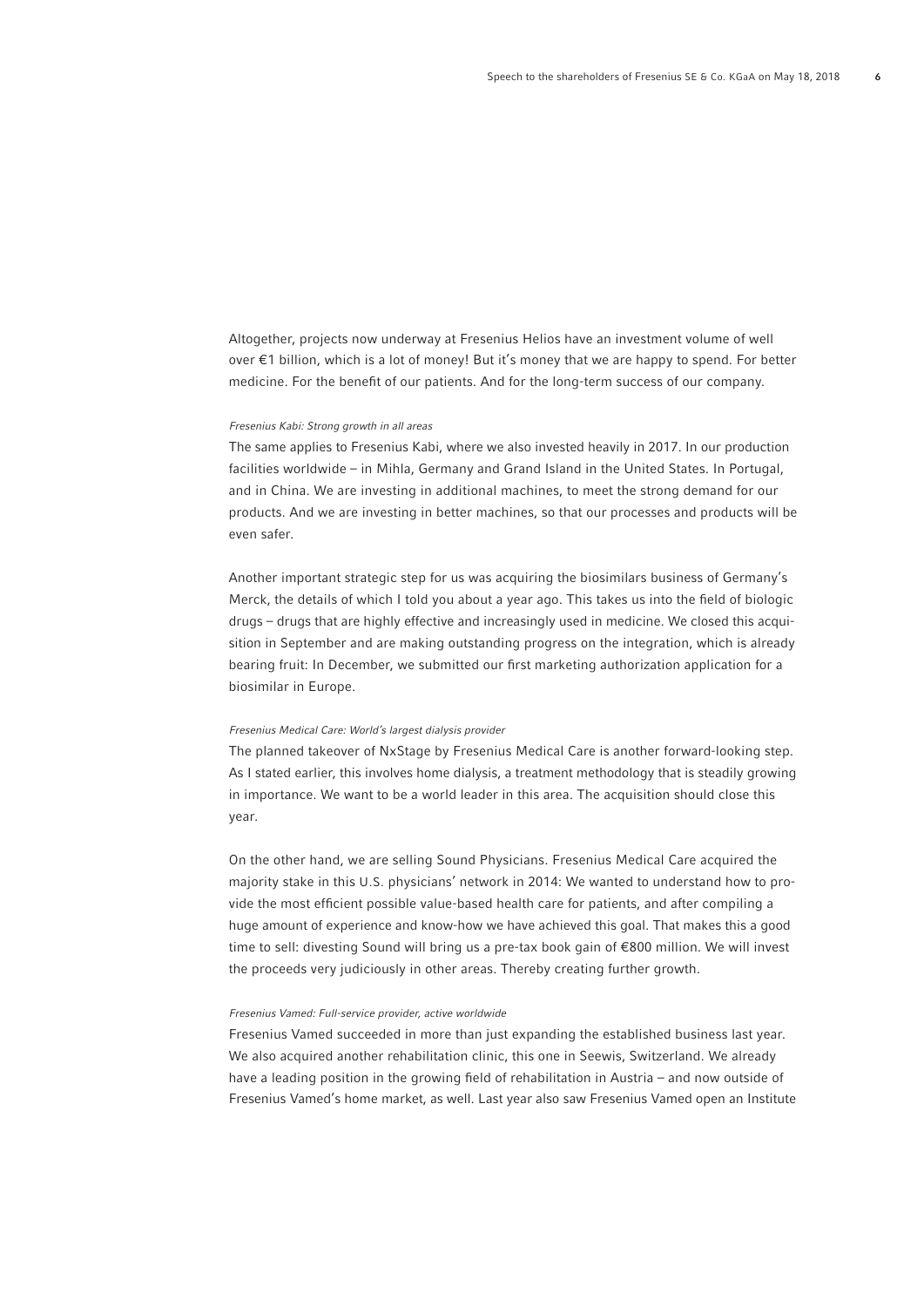for Gender Medicine, in close cooperation with the Medical University of Vienna. Knowledge developed here will be used to tailor individual therapies, with an emphasis on prevention and rehabilitation.

These are only a few examples, Dear Shareholders! Examples of how we are preparing for the future. For the challenges we will face tomorrow and the day after tomorrow – and for the opportunities that will come with them.

#### *On the way to value-based healthcare*

Let's take a closer look at one of the biggest of these opportunities. It comes under the umbrella of that term I mentioned earlier – value-based health care. That probably sounds complicated, but let me explain what's behind it.

In almost all health care systems around the world today, the focus is on the resources being deployed: Individual services are provided in return for a set fee, and specified cost parameters must be observed. But the actual outcome of the treatment, and the extent to which the patient benefited? These questions get less attention. Value-based health care, however, is different: Costs, and the benefit to the patient, are both measured. And in such a system, reimbursement is dependent on the verified quality of the treatment.

We are convinced that this is the future of health care, because a value-based health care system can focus on the well-being of patients while still maintaining control over costs.

We are preparing intensively for this future, as you can see through these two examples: In Madrid, Quirónsalud is caring for the population of an entire city district. We are talking about more than 800,000 people in the Spanish capital for whose health care we are now responsible. In return, we receive a fixed payment. The patients, however, are not obliged to come to our hospitals and clinics: They can go elsewhere, and if they do, we have to pay their bills. So we can only be commercially successful if the patients assigned to us actually choose to use our hospitals, because they are satisfied with the quality of our treatments.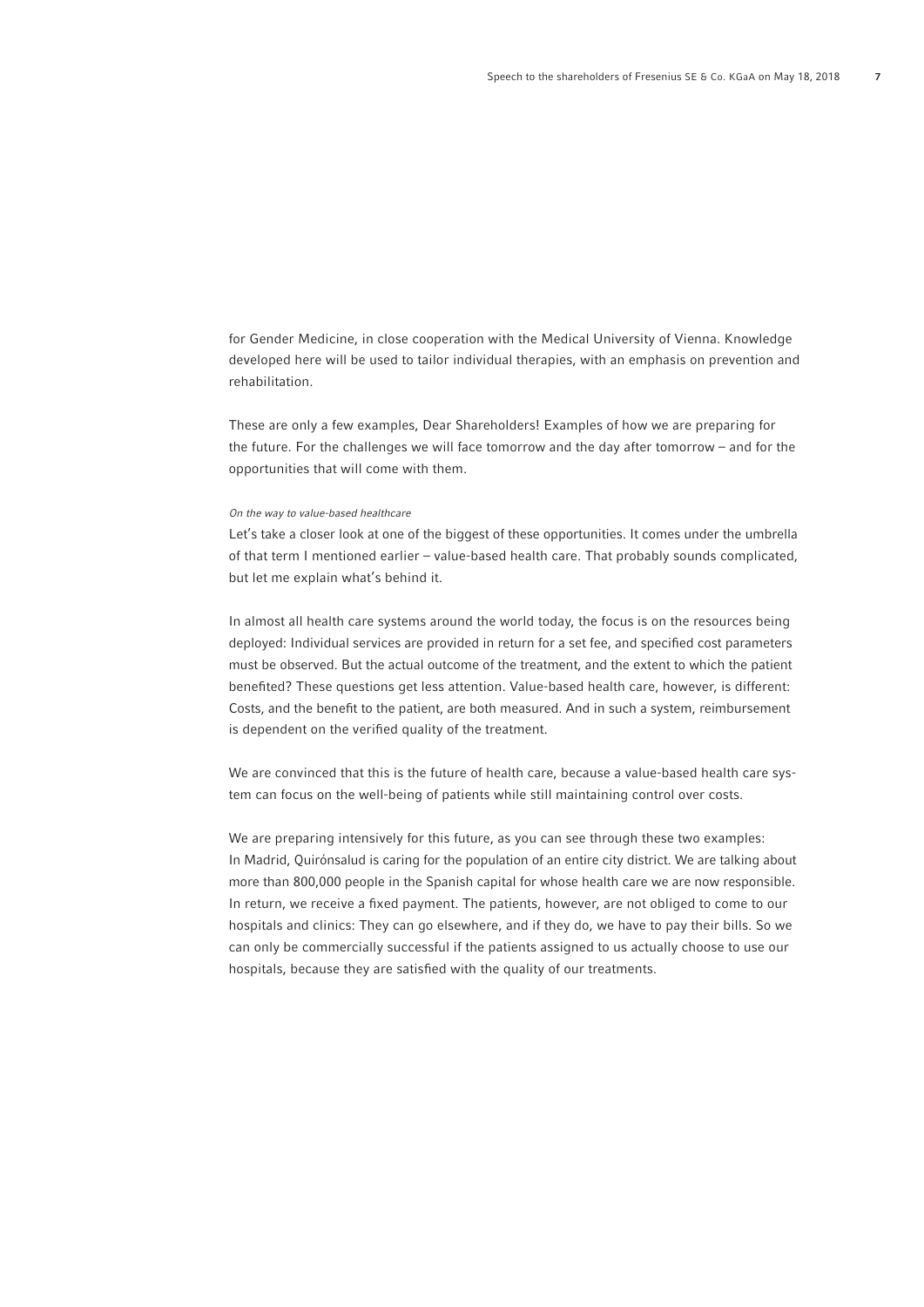Our second example comes from the United States, where Fresenius Medical Care is playing a leading role in a large-scale pilot project for the integrated treatment of dialysis patients. This means we are responsible for providing comprehensive care to patients that encompasses far more than just dialysis treatment – it includes all the illnesses these patients may have. The results from the first year are very positive: Our patients were hospitalized significantly less often, and costs fell. Value-based health care has a very tangible result here: More benefit to the patients, at lower cost to the health care system.

These concepts are not easy to implement. They require many different skills and capabilities – which we have, and are continuing to expand. We have enormous amounts of data that we can analyze, to find connections and patterns. And we are leaders in measuring and ensuring medical quality. We have broad experience across the field of health care. We build and equip hospitals, employ the latest treatment methods, and produce drugs and medicinal products. We also administer them. Not least: our company has the necessary size. We are big enough to make important synergies possible, and to create cost efficiencies. Big enough to provide quality and accessibility in every situation – both in terms of products and of services.

This combination of capabilities is unique. They make us special, setting us apart from our competitors. And they mean that for value-based health care, we are the ideal partner! I'm certain that this will be one of the pillars of our future success.

## *Group outlook 2018: Solid sales and earnings growth*

That we will be successful is something we are certain of. This year we are expecting our 15th straight record year! Sales and earnings should grow strongly in constant currency: Sales by 5 to 8 percent, and earnings by 6 to 9 percent – if the investment for biosimilars is factored out, it is actually 10 to 13 percent. Our prospects are excellent: We had a strong first quarter, which confirmed our expectations and makes us even more confident about the rest of the year.

# *Ambitious mid-term targets confirmed*

So everything indicates our strong performance will continue – also over the medium and long terms. We have therefore also confirmed our 2020 targets. I consider them ambitious, but realistic! We expect sales to increase on average by 7 to 10 percent per year, with net income increasing even more strongly – by an average of 8 to 12 percent annually.